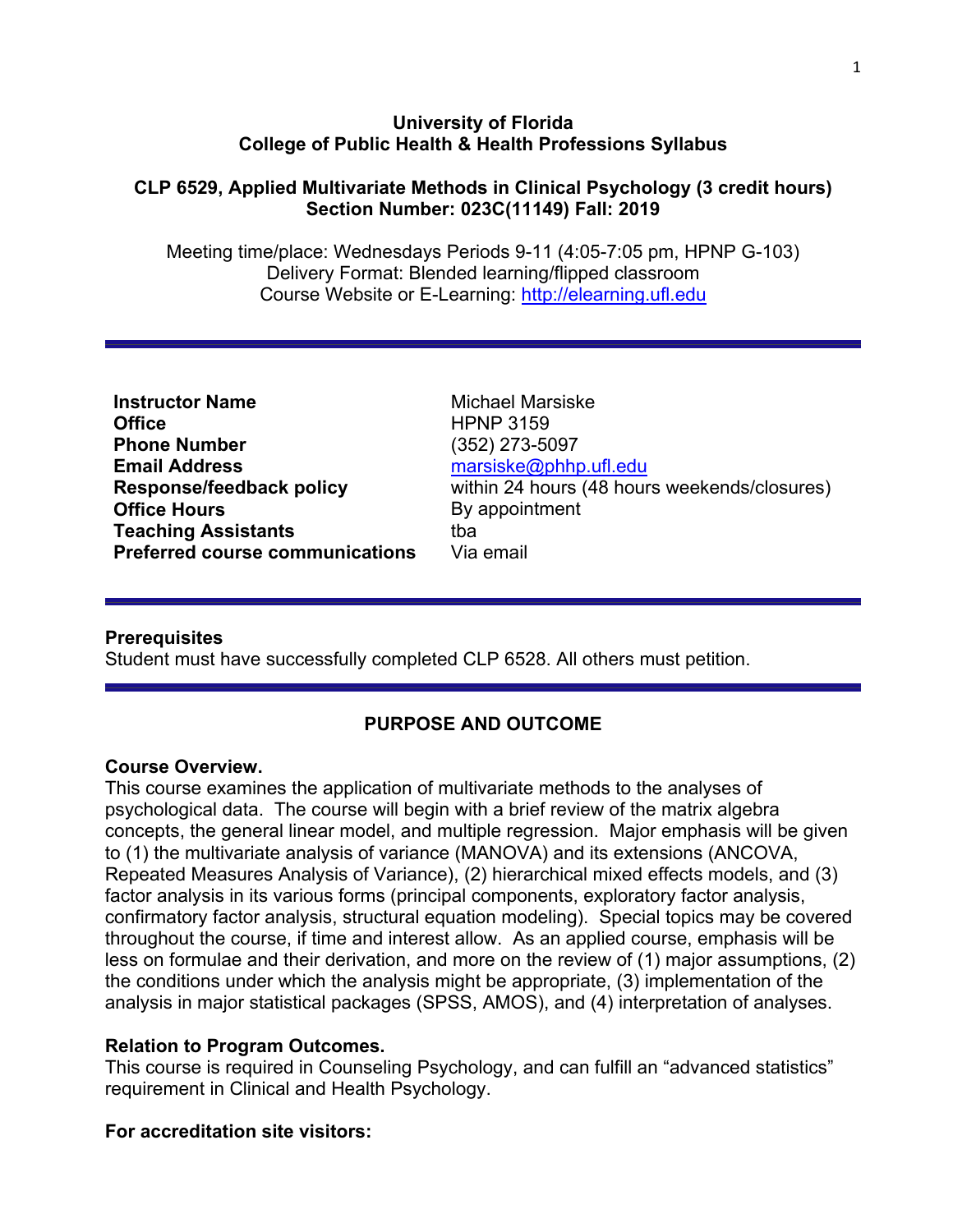Complete references for the reading materials may be found at [this reference link.](http://phhp-marsiske.sites.medinfo.ufl.edu/for-students/classes/references-for-clp-6527652865297525-readings/) An overview of coverage of tests/measurement/psychometric topics across our four research design/measurement/statistics may be found at [this psychometric link.](http://phhp-marsiske.sites.medinfo.ufl.edu/for-students/classes/tests-and-measurement-coverage-in-clp-courses/) An overview of coverage of research design and methodology topics may be found at [the methodology](http://phhp-marsiske.sites.medinfo.ufl.edu/for-students/classes/research-design-and-methods-coverage-in-clp-courses/)  [link.](http://phhp-marsiske.sites.medinfo.ufl.edu/for-students/classes/research-design-and-methods-coverage-in-clp-courses/)

### **Course Objectives and/or Goals**

Content domains: MANOVA and multivariate repeated measures of variance, discriminant function analysis, mixed effects/random effects modeling (hierarchical/between and longitudinal applications), principal components analysis and exploratory factor analysis, confirmatory factor analysis, structural equation modeling and mediated regression, multigroup CFAs

| <b>Dimension</b>   | <b>Objective</b>                                                                                                                                                                                                                                                                | Learning<br>activity/ies                                                                    | <b>Evaluation</b>                                                                                                                   |
|--------------------|---------------------------------------------------------------------------------------------------------------------------------------------------------------------------------------------------------------------------------------------------------------------------------|---------------------------------------------------------------------------------------------|-------------------------------------------------------------------------------------------------------------------------------------|
| Knowledge          | <b>Read textbook and primary</b><br>source meetings; class<br>powerpoints and transcripts.<br><b>Identify</b> the major topics<br>covered each week and the<br>relationship to the course<br>roadmap<br>Reproduce simple analysis<br>demonstrated in lecture                    | Online lectures,<br>online<br>demonstrations,<br>readings                                   | Self-testing<br>and mastery<br>learning;<br>multiple-choice<br>examination                                                          |
| Comprehension      | Define the major<br>concepts/terms each week<br>Describe the appropriate<br>situations in which to use<br>techniques demonstrated<br>Differentiate among different<br>approaches (e.g., different<br>kinds of analysis strategies)<br>and their strengths and<br>weaknesses     | Online<br>demonstrations, In-<br>class discussion<br>readings                               | Self-testing<br>and mastery<br>learning, in-<br>class practice<br>exercises,<br>multiple-choice<br>examination                      |
| <b>Application</b> | <b>Calculate major coefficients</b><br>and summary statistics<br><b>Chart</b> key findings and<br>interpret<br><b>Choose</b> the best analysis for<br>a given situation<br><b>Extend basic analysis</b><br>situations demonstrated in<br>class to more complex data<br>problems | Online<br>demonstrations,<br>Hands-on class<br>sessions, Team-<br>based problem<br>solving, | Self-testing<br>and mastery<br>learning; in-<br>class practice<br>exercises, data<br>analysis<br>homework<br>(output<br>generation) |
| <b>Analysis</b>    | <b>Break down the multiple</b><br>results of a data analysis into<br>constituent pieces                                                                                                                                                                                         | Team-based<br>problem solving, In-<br>class discussion,<br>coaching/mentoring               | Peer-review<br>and group self-<br>evaluation,<br>data analysis                                                                      |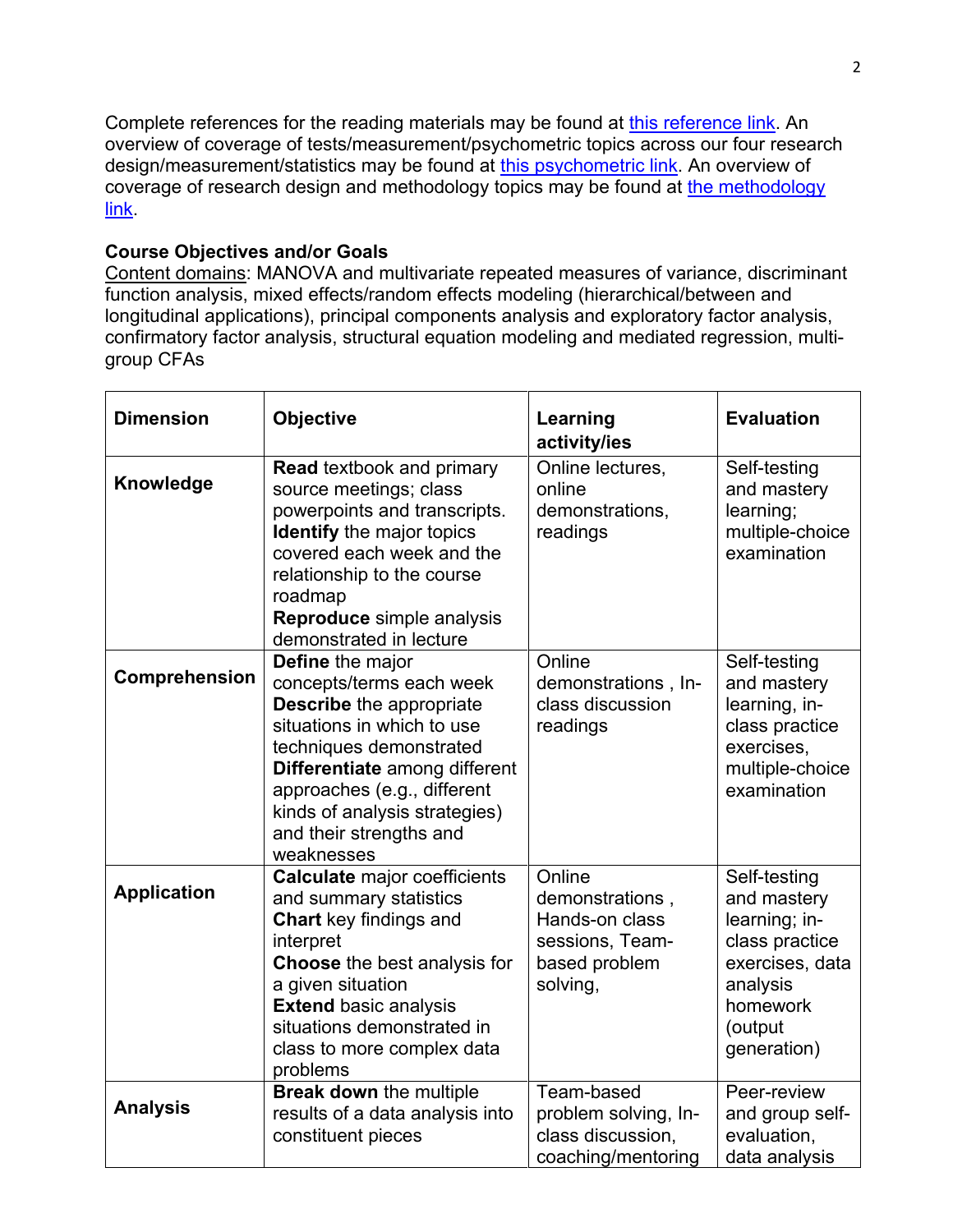| <b>Dimension</b>  | <b>Objective</b>                                                                                                                                                                                                                                                                                                                                                                                                                                                           | Learning<br>activity/ies                             | <b>Evaluation</b>                                                                                                                                                                                                   |
|-------------------|----------------------------------------------------------------------------------------------------------------------------------------------------------------------------------------------------------------------------------------------------------------------------------------------------------------------------------------------------------------------------------------------------------------------------------------------------------------------------|------------------------------------------------------|---------------------------------------------------------------------------------------------------------------------------------------------------------------------------------------------------------------------|
|                   | Interpret the results of<br>analyses with regards to the<br>substantive questions being<br>asked<br><b>Recommend next steps or</b><br>areas in need of clarification<br>to improve the analysis                                                                                                                                                                                                                                                                            |                                                      | homework<br>(analysis<br>selection and<br>output<br>interpretation)                                                                                                                                                 |
| <b>Synthesis</b>  | <b>Collaborate with group</b><br>members to determine the<br>best solution to a complex<br>problem<br><b>Combine</b> multiple sources of<br>information (e.g., information<br>regarding distributions and<br>analytical question)<br><b>Construct</b> an appropriate<br>analysis strategy for a multi-<br>part data problem<br><b>Model</b><br>independent/dependent<br>variable relationships using<br>the appropriate techniques<br>given distributions and<br>questions | Coaching/mentoring,<br>Team-based<br>problem solving | Multiple choice<br>examination<br>(questions<br>combining<br>multiple<br>aspects of the<br>course);<br>homework<br>(multi-<br>component<br>data-analysis<br>problems);<br>personal data<br>application<br>exercises |
| <b>Evaluation</b> | Appraise the quality of the<br>data and the admissibility of<br>solutions generated<br><b>Assess the fit/quality of the</b><br>solution and recommend next<br>steps<br><b>Compare/contrast solutions</b><br>generated under multiple<br>approaches to transformation<br>or data analysis<br>Prioritize and select the best<br>choice for data analysis,<br>given available data and<br>distribution and research<br>question.                                              | Coaching/mentoring,<br>Team-based<br>problem solving | Homework<br>(data-analysis<br>problems<br>requiring you<br>to judge<br>effectiveness<br>of the<br>solution);<br>group self-<br>evaluation<br>discussions;<br>personal data<br>application<br>exercises              |

### **Instructional Methods**

This is a blended learning course. Specifically, it uses a flipped classroom (lectures online, in person meetings for collaborative problem solving)

What is blended learning and why is it important? A Blended Learning class uses a mixture of technology and face-to-face instruction to help you maximize your learning. Knowledge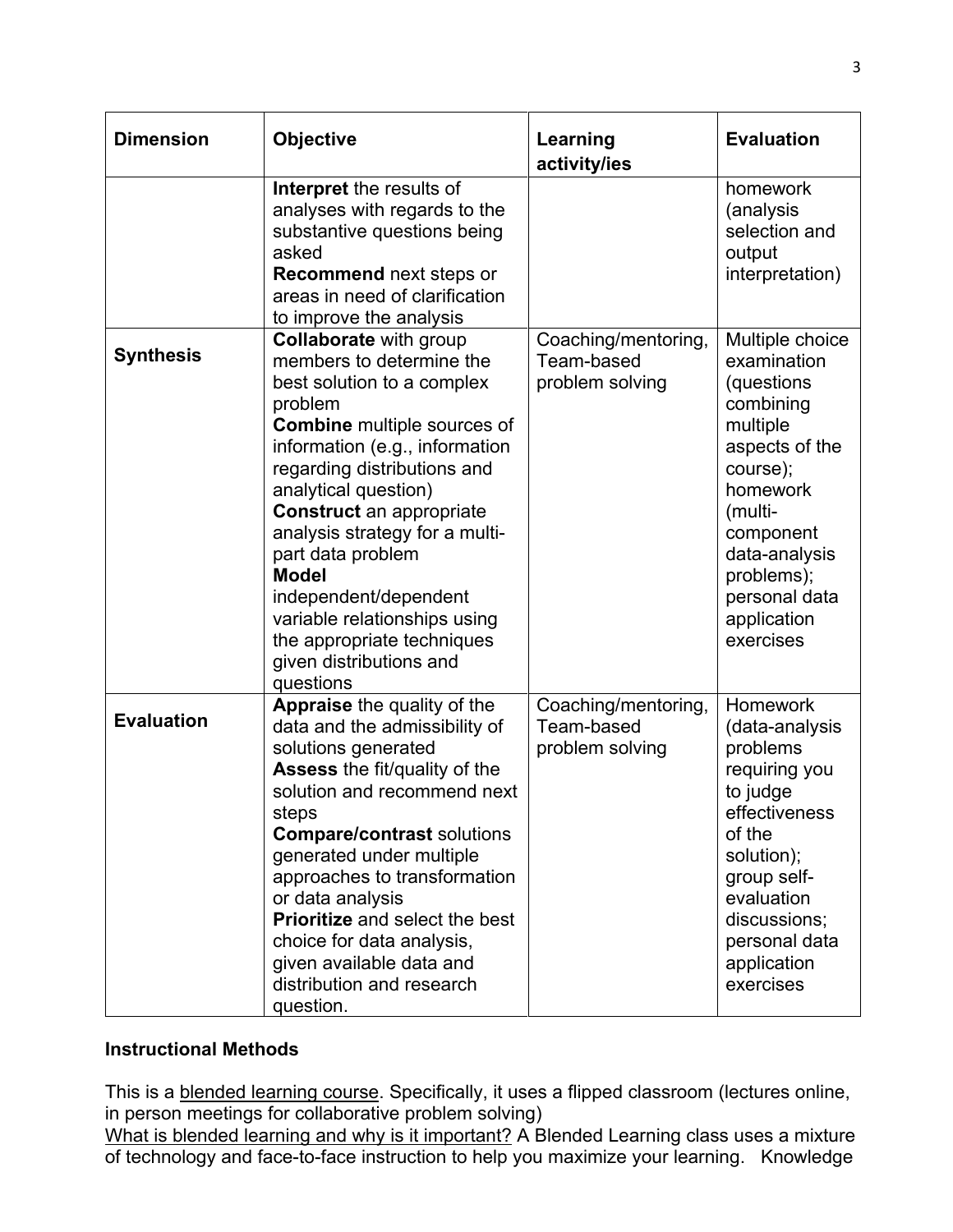content that I would have traditionally presented during a live class lecture is instead provided online before the live class takes place. This lets me focus my face-to-face teaching on course activities designed to help you strengthen higher order thinking skills such as critical thinking, problem solving, and collaboration. Competency in these skills is critical for today's health professional.

What is expected of me? You are expected to actively engage in the course throughout the semester. You must come to class prepared by completing all out-of-class assignments. This preparation gives you the knowledge or practice needed to engage in higher levels of learning during the live class sessions. If you are not prepared for the face-to-face sessions, you will struggle to keep pace with the activities occurring in the live sessions, and it is unlikely that you will reach the higher learning goals of the course. Similarly, you are expected to actively participate in the live class. Your participation fosters a rich course experience for you and your peers that facilitates overall mastery of the course objectives.

Things to keep in mind. Because I post material on line, you can go back and review it as many times as needed to feel comfortable with the material prior to the live class. Please keep in mind that you have to allocate your time wisely to take full advantage of the blended learning approach.

# **DESCRIPTION OF COURSE CONTENT**

### **Topical Outline/Course Schedule**

(note: Readings are sometimes on topics ahead of the current week, to help prepare you for later weeks)

| <b>Week</b>  | <b>Class</b><br>meeting | Date to<br>complete<br>online<br><b>lecture</b><br>by | Topic(s)                                          | <b>Readings: Required</b><br><b>/ Recommended</b>                                                                     | <b>Assignment</b><br>due date |
|--------------|-------------------------|-------------------------------------------------------|---------------------------------------------------|-----------------------------------------------------------------------------------------------------------------------|-------------------------------|
| 0            | 8/21                    | n/a                                                   | Course introduction                               | None required                                                                                                         |                               |
|              | 8/28                    | 8/28                                                  | Overview and<br>multivariate<br>methods           | TF01 and TF02,<br>MEY02; TF03, TF04<br>and TF05 (for those<br>uncertain about<br>prerequisites),<br>MEY03, AC01, GY01 |                               |
| $\mathbf{2}$ | 9/4                     | 9/4                                                   | <b>MANOVA</b>                                     | TF07; AF14, GY08,<br>MEY09                                                                                            | 9/10                          |
| 3            | 9/11                    | 9/11                                                  | <b>MANOVA</b><br>contrasts, post<br>hocs, MANCOVA | None required;<br>MEY10, MEY11,<br><b>HAI06</b>                                                                       | 9/17                          |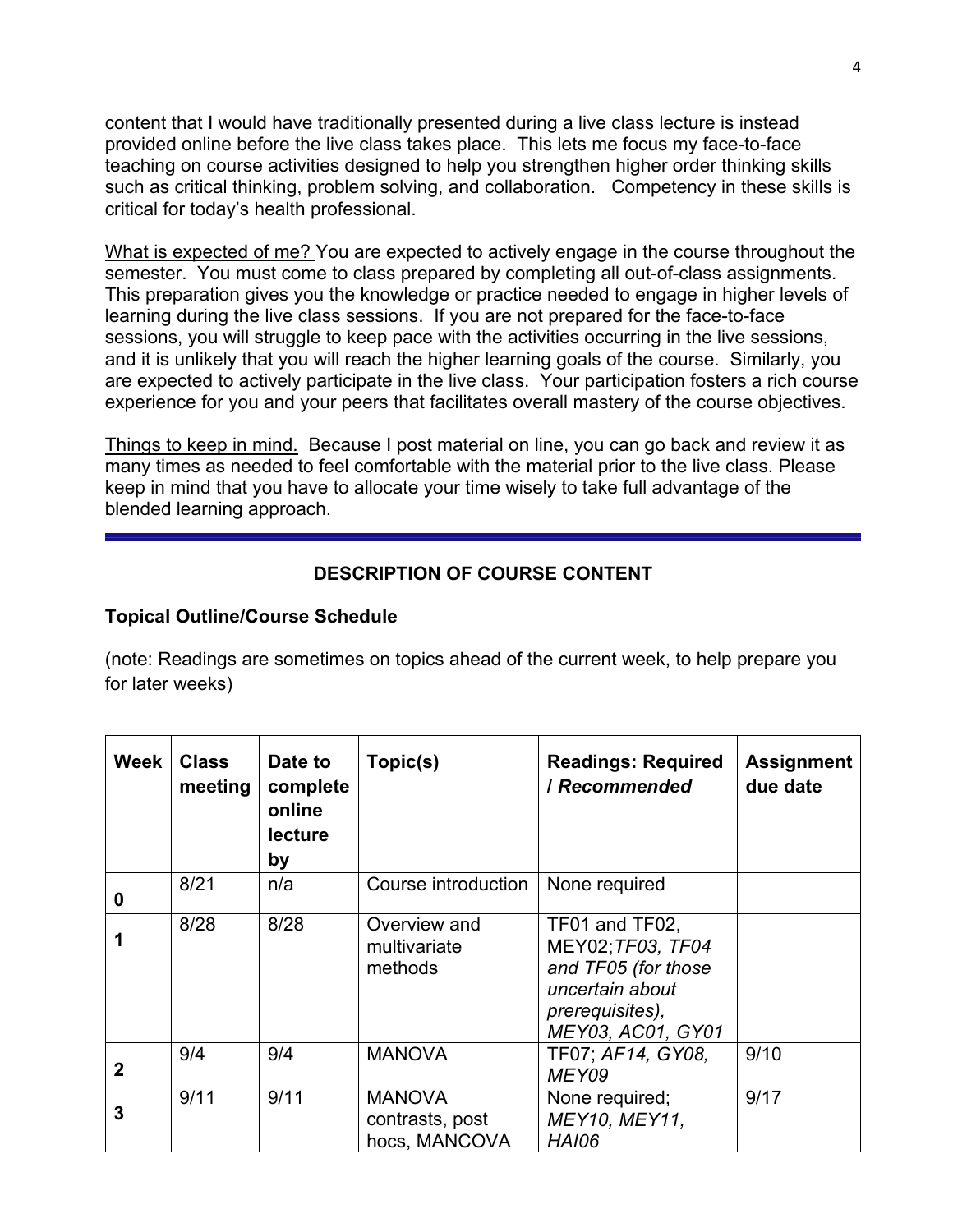| <b>Week</b>             | <b>Class</b><br>meeting | Date to<br>complete<br>online<br>lecture<br>by | Topic(s)                                                                    | <b>Readings: Required</b><br>/ Recommended                          | <b>Assignment</b><br>due date |
|-------------------------|-------------------------|------------------------------------------------|-----------------------------------------------------------------------------|---------------------------------------------------------------------|-------------------------------|
| $\overline{\mathbf{4}}$ | 9/18                    | 9/18                                           | MANOVA profile<br>analysis,<br>discriminant<br>functions                    | TF08; MEY10,<br><b>MEY11, HAI06</b>                                 | 9/24                          |
| 5                       | 9/25                    | 9/25                                           | <b>Discriminant</b><br>functions, mixed<br>effects models                   | TF09; MEY07, AC11                                                   | n/a                           |
| 6                       | 10/2                    | 10/2                                           | Mixed effects<br>models: between<br>school and<br>longitudinal              | TF15; HOX01,<br>HOX02, HOX03,<br>HOX04                              | 10/8                          |
| $\overline{7}$          | 10/9                    | 10/9                                           | Longitudinal mixed<br>effects models                                        | SINGER;<br>LUKE01 02, KREF01,<br>KREF02, KREF03,<br>KREF04, KREF05, | 10/15                         |
| 8                       | 10/16                   | 10/16                                          | Mixed effects<br>models and<br>dimension<br>reduction                       | TF13; GY04, GOR01                                                   | 10/22                         |
| 9                       | 10/23                   | 10/23                                          | <b>Exploratory factor</b><br>analysis                                       | MEY12; GOR02,<br>GOR08                                              | 10/29                         |
| 10                      | 10/30                   | 10/30                                          | <b>Exploratory and</b><br>confirmatory factor<br>analysis                   | HAI03; GOR09                                                        | $11/5$                        |
| 11                      | 11/6                    | 11/6                                           | CFA using AMOS,<br>introduction to SEM                                      | MEY13; GY07,<br><b>AMOS Users Manual</b><br>& Tutorial              | 11/12                         |
| 12                      | 11/13                   | 11/13                                          | Missing data                                                                | TF14; GY08 2,<br><b>HAI11</b>                                       | 11/19                         |
| 13                      | 11/20                   | 11/20                                          | Structural equation<br>modeling                                             | MEY14; GY03                                                         | 12/3                          |
| 14                      | 12/4                    | 12/4                                           | Advanced SEM,<br>invariance, multi-<br>group models                         | MEY15; None<br>recommended                                          | 12/4                          |
|                         |                         |                                                | Final exam is Mon<br>12/9 from 10:00 am<br>to 12:00 pm, online<br>in Canvas |                                                                     |                               |

### **Caveat:**

The above schedule and procedures in this course are subject to change in the event of extenuating circumstances. Any changes will be announced in class, and the student is personally responsible for obtaining updated information regarding those changes.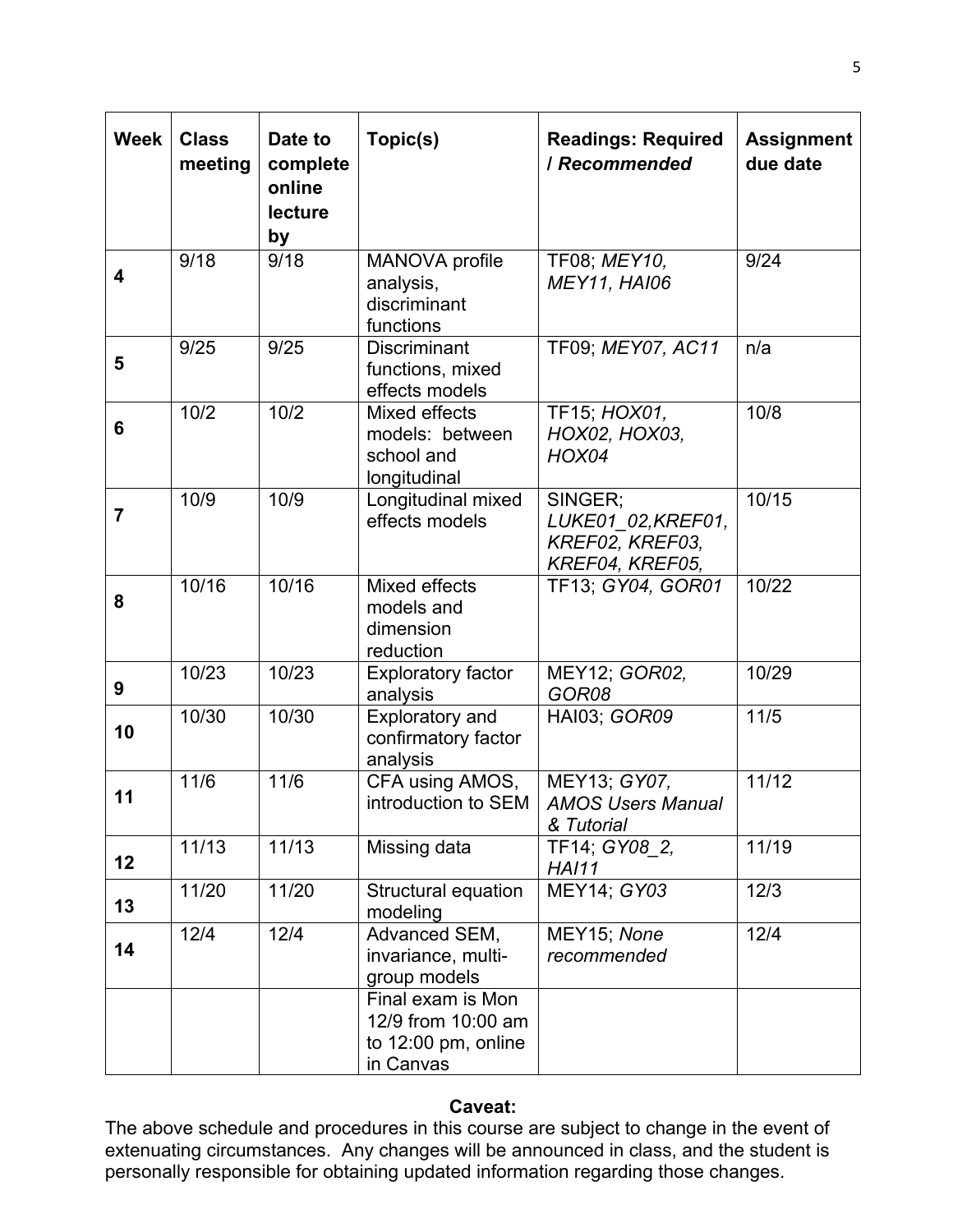# **Course Materials and Technology**

### Reading materials:

Readings for this include traditional textbook/didactic readings, explaining the assumptions, computation, and practical interpretation of particular procedures. Some readings will be presented via the course textbook, and some will come from supplemental readings (to be provided at the course website).Complete references for the reading materials may be found at [this reference link.](http://phhp-marsiske.sites.medinfo.ufl.edu/for-students/classes/references-for-clp-6527652865297525-readings/%20.)

### Required text

**(TF)** Tabachnick, B. G., & Fidell, L. S. (2019). *Using multivariate statistics* (7th. Ed.). Boston, MA: Pearson. ISBN-10: 0205849571 ISBN-13: 9780134790541 (paper) or 9780134792866 (pdf).

Recommended backgrounders/procedurals/extra reading

**(AC)** Afifi, A. A., & Clark, V. (1996). *Computer-aided multivariate analysis* (3rd Ed.). New York: Chapman and Hall.

**(AF)** Field, A. (2005). *Discovering statistics using SPSS* (2nd Ed.). Thousand Oaks, CA: Sage Publications.

**(GOR)** Gorsuch, R. L. (1983). *Factor analysis (2nd Ed.)*. Hillsdale, NJ: Lawrence Erlbaum Associates.

**(GY)** Grimm, L. G., & Yarnold, P. R. (Eds.). (1995). *Reading and understanding multivariate statistics*. Washington, DC: American Psychological Association.

**(GY\_2)** Grimm, L. G., & Yarnold, P. R. (Eds.). (2000). *Reading and understanding more multivariate statistics*. Washington, DC: American Psychological Association.

**(HAI)** Hair, J. E., Anderson, R. E., Tatham, R. L., & Black, W. C. (1998). *Multivariate Data Analysis* (5th. Ed.). Upper Saddle River, NJ: Prentice Hall.

**(MEY)** Meyers, L. W., Gamst, G., & Guarino, A. J. (2006). *Applied Multivariate Research: Design and Interpretation.* Thousand Oaks, CA: Sage Publications.

**(HOX)** Hox, J. (2002). *Multilevel Analysis* Mahwah, NJ: Lawrence Erlbaum Associates. **(KREF)** Kreft, I., & De Leeuw, J. (1998)*. Introducing multilevel modeling.* Thousand Oaks, CA: Sage Publications.

**(LUKE)** Luke, D. A. (2004). *Multilevel Modeling*. Thousand Oaks, CA: Sage Publications. **(SING)** Singer, J. D., & Willett, J.B. (2003). Applied Longitudinal Data Analysis: Modeling Change and Event Occurrence. London: Oxford University Press.

### Software/computing resources:

The "official" software language of this course will be SPSS and AMOS (whatever the latest version supported by PHHP is). **All students must have access to the full-featured version of SPSS and AMOS, regardless of specific version number.** See note above. Students are **required** to bring tablets/computers to weekly class meetings, and they will be **required** to conduct SPSS analyses in class.

• Students in PHHP will access SPSS via our terminal server (ts.phhp.ufl.edu). You will need a terminal services compatible remote desktop client. This is free in Windows. For iOS clients, the rdp app is the best. For Macs, Microsoft Remote Desktop App from the App Store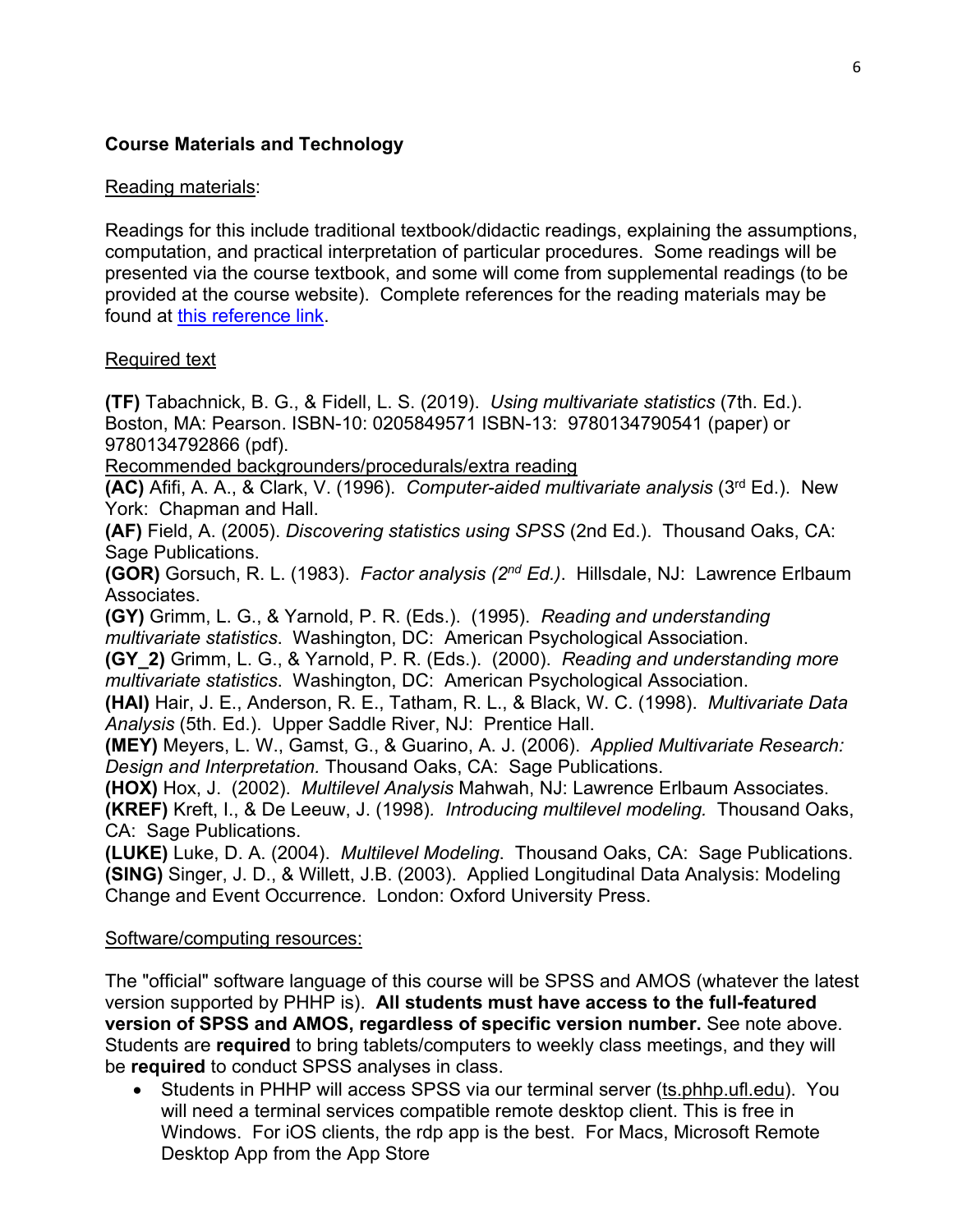• Students not in PHHP will access SPSS, and **all** students will access AMOS, via the http://info.apps.ufl.edu/ website. (Please see that site for technical instructions; you will need to install a small Citrix client on your machine the first time you use it).

These are both virtual machines, which means you can run SPSS on any Windows, MAC, or even tablet (iOS, anyway) machine.

- In the event that you want your PERSONAL copy on your PERSONAL machine, you will want to buy the SPSS Graduate Pack PREMIUM Edition (no lower version will suffice). You can get a home-use copy at the UF HUB (you must appear PHYSICALLY to get a disk). This will be good until 12/31, and then you would need to obtain a new version for the next calendar year. See [Software Services](http://helpdesk.ufl.edu/software-services/spss/) for details. (\$35 in 2017).
- If you want to download a 12 month copy, you may purchase it from [On The Hub.](http://onthehub.com/) Be sure to download the "**Standard**", **not "Base**" Grad Pack, this is a [working link.](https://estore.onthehub.com/WebStore/OfferingsOfMajorVersionList.aspx?pmv=12c7bd0a-436e-e511-9411-b8ca3a5db7a1&cmi_mnuMain=2ff73789-74c7-e011-ae14-f04da23e67f6&cmi_mnuMain_child=2a1143f0-74c7-e011-ae14-f04da23e67f6&utm_source=SPSSstatistics-productpage-statistics&utm_medium=onthehub-productpage&utm_campaign=SPSS)

All students must also be able to access course materials, which will be distributed electronically as Microsoft PowerPoint, Microsoft Word (PHHP currently supports Office 2010), or Adobe Acrobat files. This software is available free to UF students via [download](http://www.it.ufl.edu/2015/01/free-office-365-downloads-available-to-faculty-and-staff/) or via the [apps](http://apps.ufl.edu/) server. In the first class, all students will complete an e-mail register; students are responsible for updating the instructor on e-mail changes throughout the term. **All** class materials will be distributed by e-mail or Canvas site, so regular and frequent checking is a necessity.

For technical support for this class, please contact the UF Help Desk at:

- Learning-support@ufl.edu
- $\bullet$  (352) 392-HELP select option 2
- <https://lss.at.ufl.edu/help.shtml>
- ●

# **ACADEMIC REQUIREMENTS AND GRADING**

**Quizzes (1% each)**

Each week, there is a mastery quiz to submit . This consists of a few simple true/false, multiple choice, or short answer questions probing the content of that week's lecture and/or readings. These are online in Canvas, and must be submitted prior to each week's class (Wednesdays at 4:05 pm). Note: YOU ARE LOCKED OUT OF ALL SUBSEQUENT CANVAS CONTENT UNLESS YOU PASS EACH QUIZ WITH AT LEAST 80% CORRECT. EVEN IF YOU ARE GOING TO MISS A CLASS, YOU MUST COMPLETE THE QUIZ EACH WEEK BEFORE THE DEADLINE. THERE ARE NO EXCEPTIONS OR EXTENSIONS; YOU HAVE AT LEAST SEVEN DAYS TO COMPLETE EACH QUIZ.

# **In-class Assignments (1% each)**

Each week, there is an *in-class collaborative assignment* to submit (all members of a team must submit the same assignment). This is graded for presence/absence. These must always be posted to Canvas by 7:05 pm of the day in which they are due *Note that in the last week, our "in class" work counts as homework (will be done without an answer key, and with reduced collaboration), and thus is worth 4.5%. The final in-class*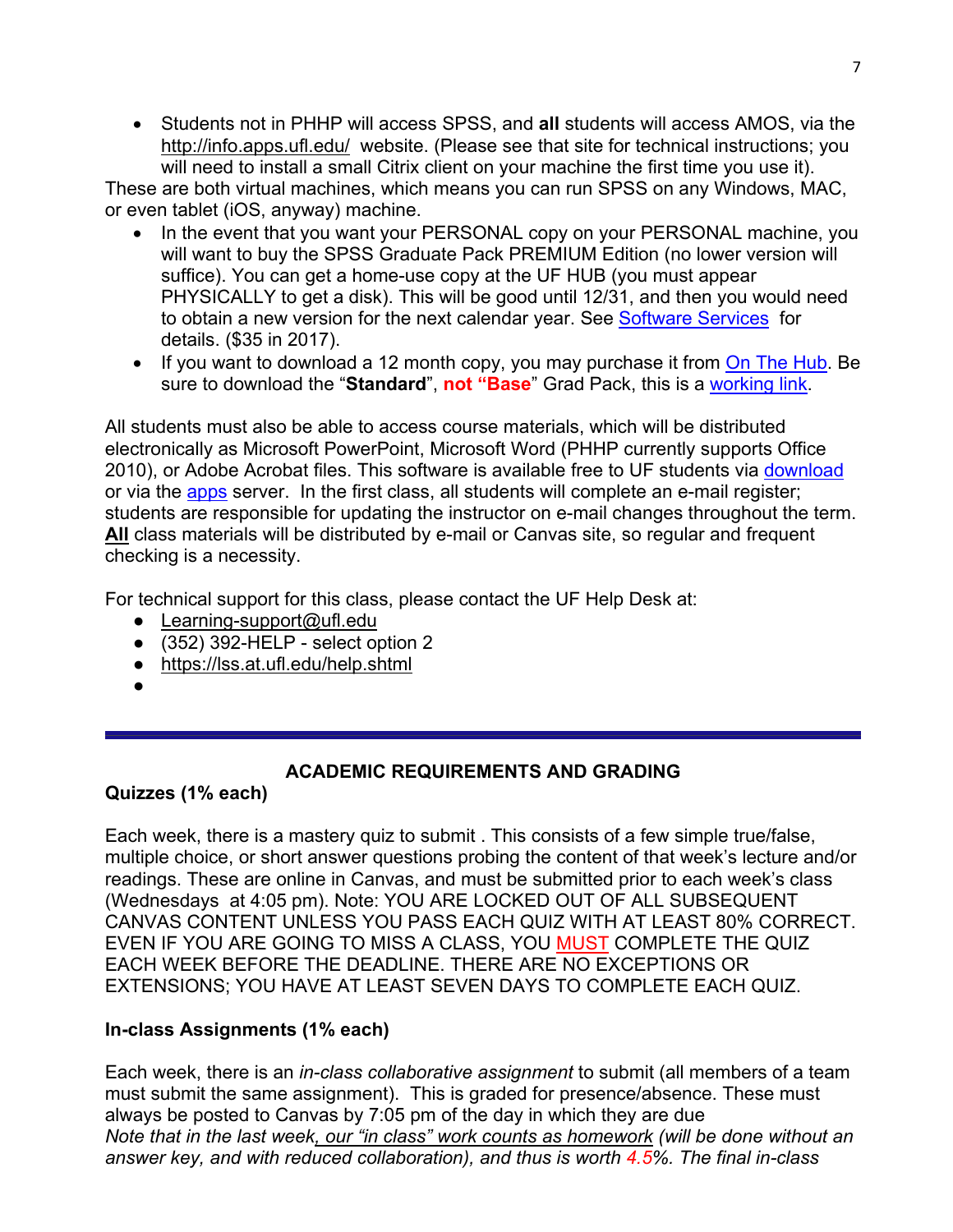*assignment cannot be missed/skipped, and is not available for the "missed class" credit (next paragraph). Late submissions of this final in-class homework will be permitted, under the late penalty schedule below*.

Note: There is a 2% credit for missed in class submissions. In other words, students can miss up to two in-class submissions without losing points. It is not possible to make up for missed submissions. In order to qualify for these points, students must submit an "absence reporting form" which is linked on the Persistent Resources page, accessible from the Canvas home page for our course.

# **Homework Assignments (4.5% each)**

Most weeks, there is also an *independent homework* to submit (each student must submit their own assignment, and collaboration is not permitted. These must always be posted to Canvas by 11:59 pm of the day in which they are due (typically the Tuesday before each class meeting).

*As noted above, in Week 14 our "in class" work counts as homework (will be done without an answer key, and with reduced collaboration), and thus is worth 4.5%. This assignment will be due at the end of our last in-person class at 7:05 pm. This final in-class homework cannot be missed/skipped, and is not available for the "missed class" credit. Late submissions of this final in-class homework will be permitted, under the late penalty schedule below*

# **Examination (19%)**

*Multiple choice examination* – This two-hour exam will be scheduled during the UF Exam period (details below). The exam will consist of 50 multiple choice questions; The exam will be administered via Canvas on 12/9 from 10:00 am – 12:00 pm EST in the "quizzes" tab. The exam will cover all content in lecture/readings from the semester. Students are strongly urged to keep up with the optional multiple-choice self-assessments, as these are close in content and format to the actual exam questions. The exam requires a good internet connection; on-campus possibilities will be discussed in class closer to the final exam date.

# **Grading**

| <b>Item</b>    | <b>Requirement</b>  | Due date | % of final grade<br>(must sum to<br>100%) |
|----------------|---------------------|----------|-------------------------------------------|
| 1              | Lecture quiz        | 8/28     | 1.0%                                      |
| $\overline{2}$ | In-class assignment | 8/28     | 1.0%                                      |
| 3              | Lecture quiz        | 9/4      | 1.0%                                      |
| 4              | In-class assignment | 9/4      | 1.0%                                      |
| 5              | <b>Homework</b>     | 9/10     | 4.5%                                      |
| 6              | Lecture quiz        | 9/11     | 1.0%                                      |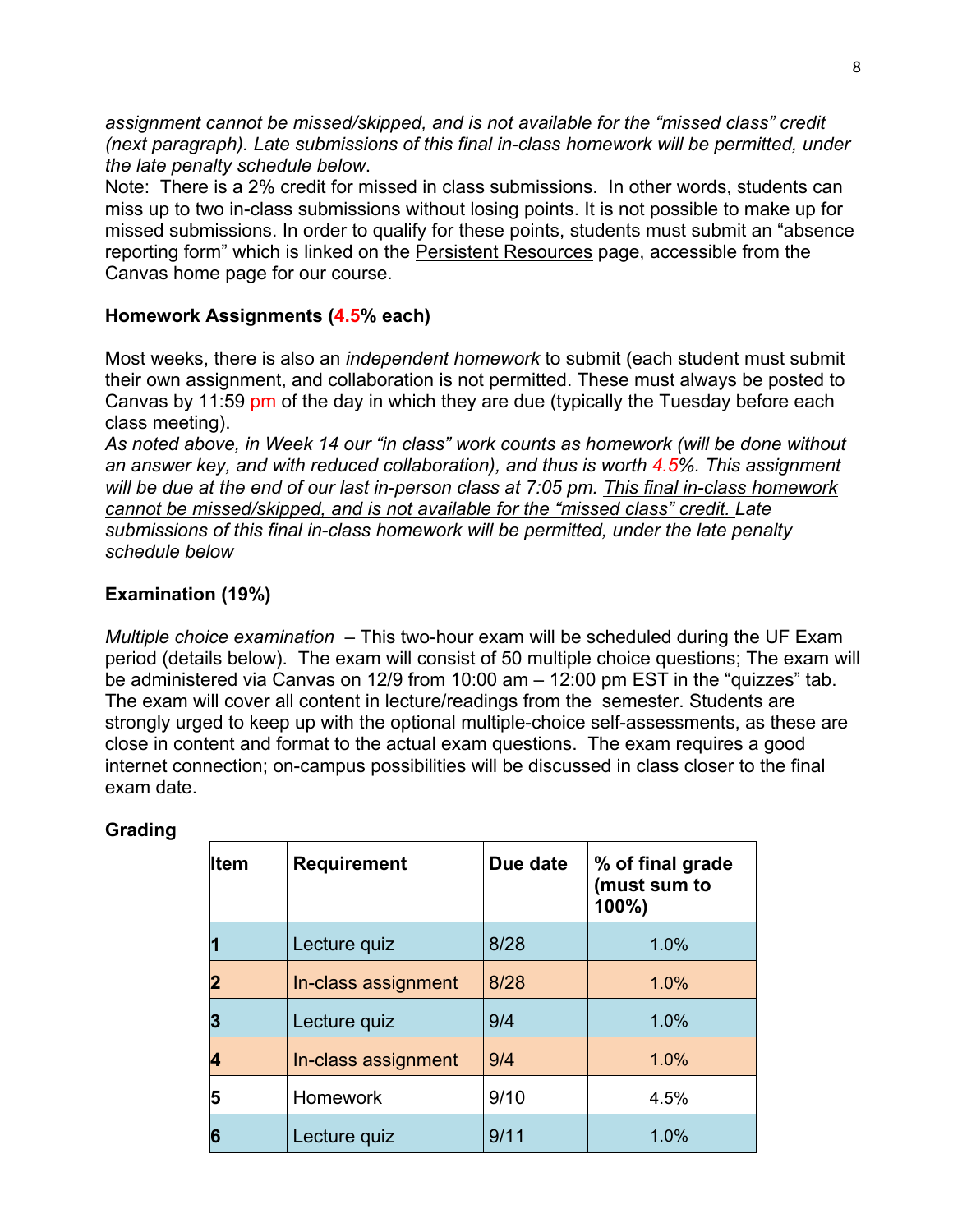| Item | <b>Requirement</b>  | Due date | % of final grade<br>(must sum to<br>100%) |
|------|---------------------|----------|-------------------------------------------|
| 7    | In-class assignment | 9/11     | 1.0%                                      |
| 8    | Homework            | 9/17     | 4.5%                                      |
| 9    | Lecture quiz        | 9/18     | 1.0%                                      |
| 10   | In-class assignment | 9/18     | 1.0%                                      |
| 11   | Homework            | 9/24     | 4.5%                                      |
| 12   | Lecture quiz        | 9/25     | 1.0%                                      |
| 13   | In-class assignment | 9/25     | 1.0%                                      |
| 14   | Lecture quiz        | 10/2     | 1.0%                                      |
| 15   | In-class assignment | 10/2     | 1.0%                                      |
| 16   | <b>Homework</b>     | 10/8     | 4.5%                                      |
| 17   | Lecture quiz        | 10/9     | 1.0%                                      |
| 18   | In-class assignment | 10/9     | 1.0%                                      |
| 19   | Homework            | 10/15    | 4.5%                                      |
| 20   | Lecture quiz        | 10/16    | 1.0%                                      |
| 21   | In-class assignment | 10/16    | 1.0%                                      |
| 22   | Homework            | 10/22    | 4.5%                                      |
| 23   | Lecture quiz        | 10/23    | 1.0%                                      |
| 24   | In-class assignment | 10/23    | 1.0%                                      |
| 25   | Homework            | 10/29    | 4.5%                                      |
| 26   | Lecture quiz        | 10/30    | 1.0%                                      |
| 27   | In-class assignment | 10/30    | 1.0%                                      |
| 28   | <b>Homework</b>     | $11/5$   | 4.5%                                      |
| 29   | Lecture quiz        | 11/6     | 1.0%                                      |
| 30   | In-class assignment | 11/6     | 1.0%                                      |
| 31   | Homework            | 11/12    | 4.5%                                      |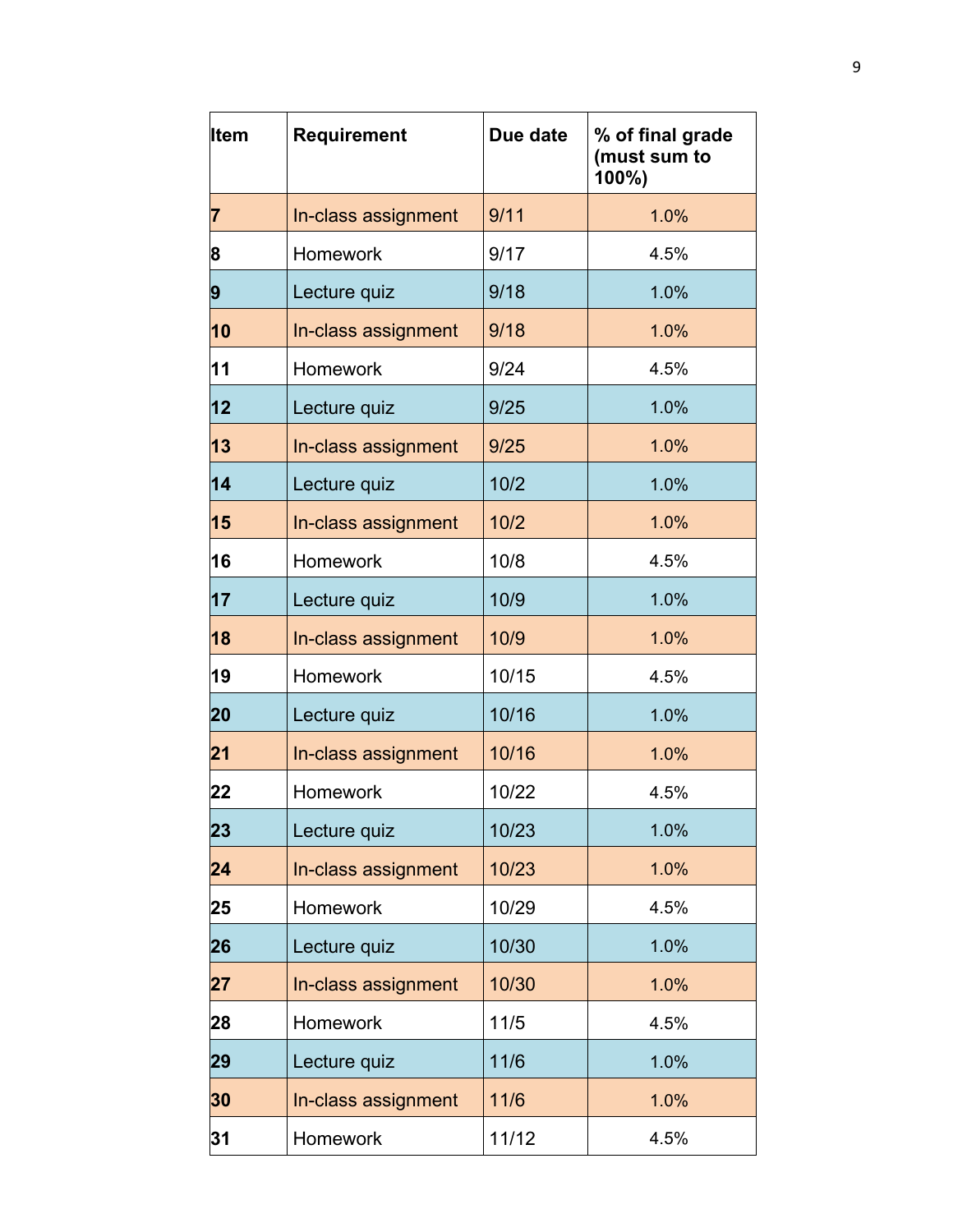| <b>Item</b> | <b>Requirement</b>                                     | Due date | % of final grade<br>(must sum to<br>100%) |
|-------------|--------------------------------------------------------|----------|-------------------------------------------|
| 32          | Lecture quiz                                           | 11/13    | 1.0%                                      |
| 33          | In-class assignment                                    | 11/13    | 1.0%                                      |
| 34          | <b>Homework</b>                                        | 11/19    | 4.5%                                      |
| 35          | Lecture quiz                                           | 11/20    | 1.0%                                      |
| 36          | In-class assignment                                    | 11/20    | 1.0%                                      |
| 37          | <b>Homework</b>                                        | 12/3     | 4.5%                                      |
| 38          | Lecture quiz                                           | 12/4     | 1.0%                                      |
| 39          | In-class<br><b>HOMEWORK</b>                            | 12/4     | 4.5%                                      |
| 40          | Final Exam (12/9<br>from 10:00 am to<br>12:00 pm, EST) | 12/9     | 19.0%                                     |

Note: The number of assignments and exercises *is not set in stone*; we might have to add or remove an assignment, depending on class progress. If this occurs, the remaining assignments will be prorated so that they still, collectively, contribute 55% to your final grade. In addition, even if the assignments differ in the number of points that they are worth, each assignment will be weighted to contribute equally to your final grade. So, if we have 11 assignments, each one is worth 5% of the grade. If we end up having only 5 assignments, each one is worth 11%% of grade. All assignments count for the exact same percentage of your grade, even if they are individually worth a different number of points.

Assignments will consist of multiple items. Each and every item will have equal weight and will be graded according to the rubric below. (Note: partial points, e.g., 7.5, are permissible; TAs may also score out of range for specific reasons.)

| Point | <b>Description</b>                                                                                                                                                                                                                                                                                                        |
|-------|---------------------------------------------------------------------------------------------------------------------------------------------------------------------------------------------------------------------------------------------------------------------------------------------------------------------------|
| 0     | not attempted                                                                                                                                                                                                                                                                                                             |
|       | "mercy point" (e.g., you really don't deserve a point, but because you<br>made some attempt, this is acknowledged; example: doing a stepwise<br>regression when the question asks for hierarchical); note: there must be<br>SOME evidence of relevant effort; random text would earn a "0"                                |
| 8     | doing the correct analysis, but coming up with the wrong numbers (e.g.,<br>choosing the wrong DV or IV combination)                                                                                                                                                                                                       |
| Q     | substantially correct, but either (a) missing one or more essential item<br>(e.g., you conduct a regression and include the regression table, but fail to<br>discuss or interpret it), or (b) you include too much information (e.g., you<br>include tables/figures that are not needed for the answer, and you also fail |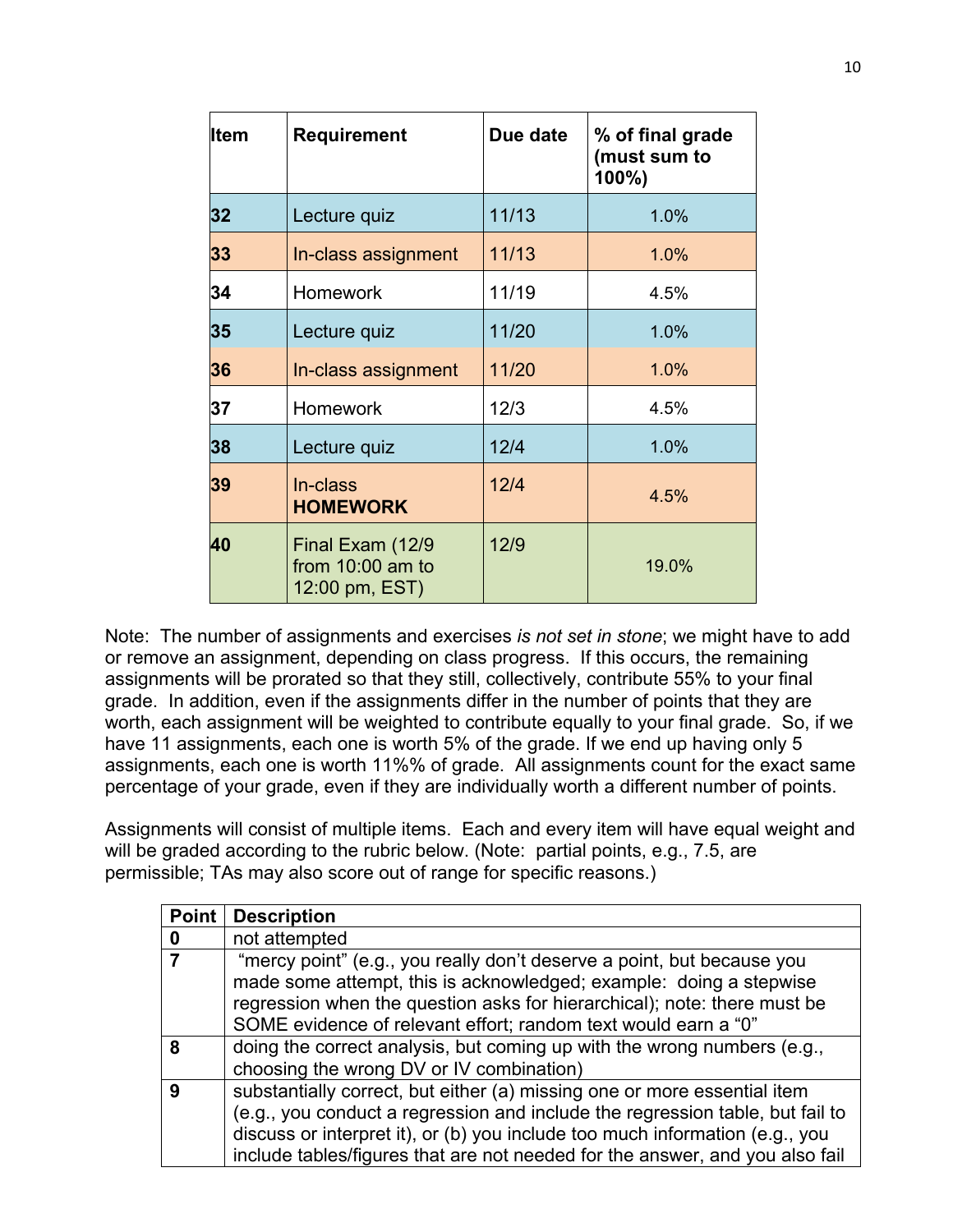|    | to defend/explain why it is relevant). Teaching assistants will provide you |  |  |  |  |  |  |  |  |  |
|----|-----------------------------------------------------------------------------|--|--|--|--|--|--|--|--|--|
|    | with a list of missing elements upon grading                                |  |  |  |  |  |  |  |  |  |
| 10 | adequate/all required elements are present                                  |  |  |  |  |  |  |  |  |  |

In addition to reinforcing content learned in class, homework questions are designed to provide students with experience analyzing, presenting and discussing research methods and results for a scientific audience. Students are therefore encouraged to think carefully about the information needed to adequately address each question. The following guidelines are intended to facilitate this process:

- Be judicious in your selection of output. Including output that is not relevant to the problem, or that is not discussed in your answer, will lead to a grading penalty being applied. Homeworks will not be scrutinized for compliance with APA format unless this is explicitly requested.
- Students who are confused about the meaning/phrasing of a question are welcome to ask for clarification on the class discussion in Canvas.

#### **Point system used (i.e., how do course points translate into letter grades).**

| <b>Points</b><br>earned | 93-100 | 90-92 | 87-89 | 83-86 | 80-82 | 77-79       | 73-76       | 70-72   | 67-69 | 63-66 | 60-62 | <b>Below</b><br>60 |
|-------------------------|--------|-------|-------|-------|-------|-------------|-------------|---------|-------|-------|-------|--------------------|
| Letter<br>Grade         | A      | А-    | $B+$  | B     | В-    | $\sim$<br>◡ | $\sim$<br>◡ | ⌒<br>J- | D+    |       | பு    | -                  |

Please be aware that a C- is not an acceptable grade for graduate students. A grade of C counts toward a graduate degree only if an equal number of credits in courses numbered 5000 or higher have been earned with an A.

| ∟etter<br>Grade        |     | А-   | B+   | Ð<br>D | в-   | C+   |     | ◠<br>ს- | D+  |     | D<br>-ש |     | <b>WF</b> |     | <b>NG</b> | S-U |
|------------------------|-----|------|------|--------|------|------|-----|---------|-----|-----|---------|-----|-----------|-----|-----------|-----|
| Grade<br><b>Points</b> | 4.0 | 3.67 | 3.33 | 3.0    | 2.67 | 2.33 | 2.0 | . 67    | .33 | I.U | 0.67    | 0.0 | 0.0       | 0.0 | 0.0       | 0.0 |

For greater detail on the meaning of letter grades and university policies related to them, see the Registrar's Grade Policy [regulations.](http://catalog.ufl.edu/ugrad/current/regulations/info/grades.aspx)

#### **Response/feedback policy.**

A member of the instruction team will respond to communications (emails, phone calls, communications through Canvas, anonymous comment form) within 24 hours during the work week, and within 48 hours during weekends or university closures. If closures are due to inclement weather or emergency, responses may be slower.

### **Exam Policy.**

Exam will be online (Canvas), 12/9 from 10:00 am to 12:00 pm EST, and will consist of 50 multiple choice items covering content from the semester.

# **Policy Related to Extra Credit**

Occasionally, homework may include the opportunity for bonus points. These extra credit problems will be optional.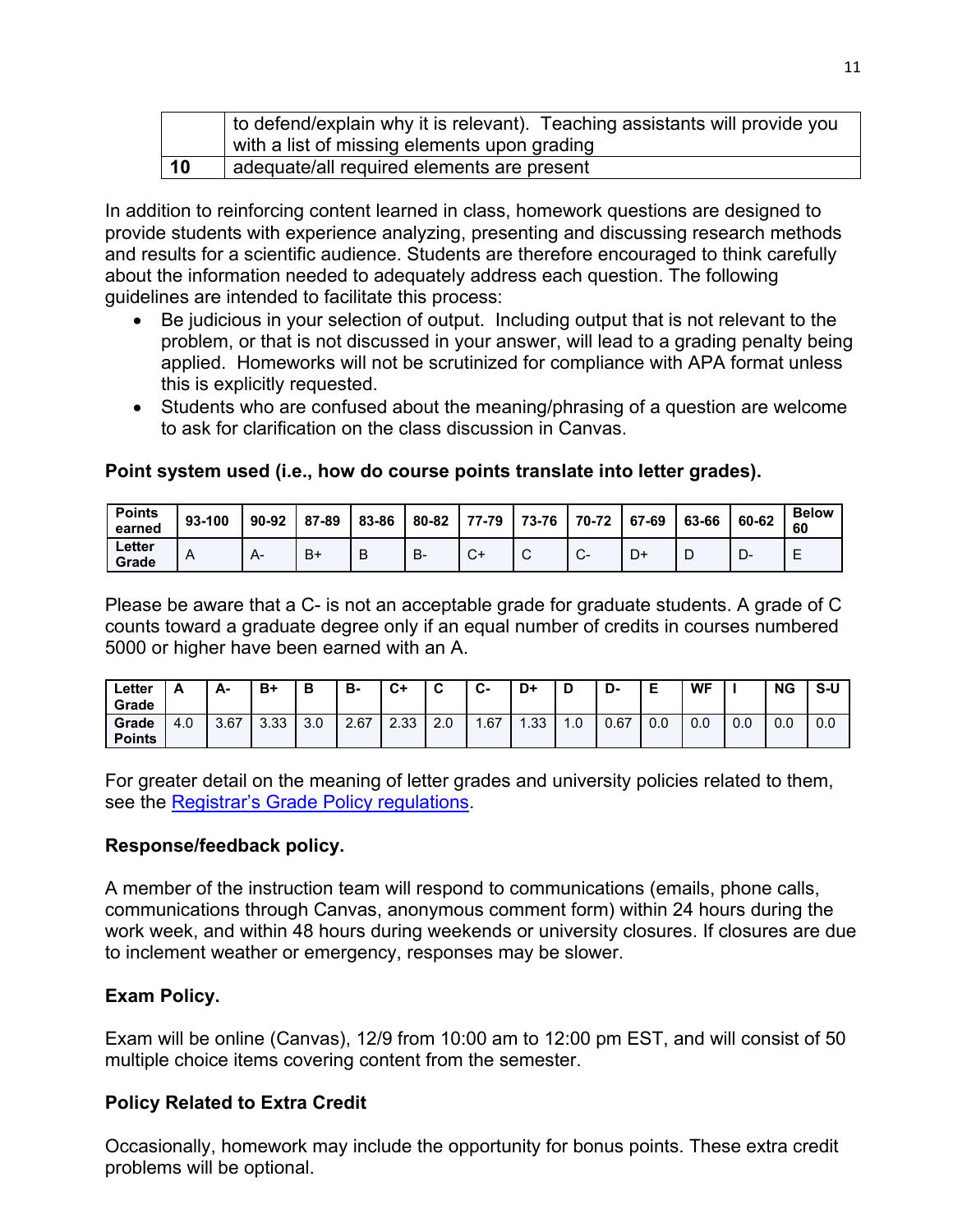*For [student evaluations of teaching,](https://ufl.blueera.com/ufl/) all members of the class will be awarded one (1) bonus point if at least 80% of the enrolled class completes evaluations, and two (2) bonus points if 100% of the enrolled class completes evaluations.*

# **Policy Related to Make up Exams or Other Work**

Missed in-class assignments cannot be made up, but students can miss up to two in-class assignments without losing points. **It is not possible to make up for missed in-class submissions.** In order to qualify for these points, students must submit an "absence reporting form" which is linked on the Persistent Resources page, accessible from the Canvas home page for our course.

### **For homework, late submissions are not encouraged. Late submissions will be accepted for up to 7 days, but with the following penalty schedule:**

With regard to missing or incomplete assignments, the following policies apply:

- Graders will **not** contact you about missing or incomplete assignments. **It is your responsibility** to check that the *correct* assignment has been submitted to elearning on time.
- The late policy below applies ONLY to homework. In-class exercises (which are graded on a submitted/non-submitted basis) may NOT be turned in late, and will be assigned a grade of zero if missed.
- **It may be possible to avoid a late penalty IF YOU CONTACT THE INSTRUCTOR AT LEAST 24 HOURS IN ADVANCE.** You should email both Dr. Marsiske and your teaching assistant, and explain what issue (e.g., bereavement, illness) necessitates lateness. In some cases, documentation may be requested. If a lateness allowance is agreed to, this applies to a single assignment only. It does not allow you to delay future assignments. Note, conference attendance or doctoral qualifying examinations or thesis/dissertation defenses do not constitute valid lateness excuses.
- If your assignment is late, you will lose 10% each day. Thus, if an assignment is worth 30 points, you will lose 3 points for each late day. "Late" begins one minute after the due time (e.g., an assignment due at 8:34 am is considered late at 8:35 am). Penalties are as follows:

| Level        | <b>Lateness</b>                          | <b>Penalty</b>                               |
|--------------|------------------------------------------|----------------------------------------------|
|              | 1 minute to 24 hours late                | 10% of maximum deducted from achieved grade  |
| $\mathbf{2}$ | 1 day + 1 minute late to 48 hours late   | 20% of maximum deducted from achieved grade  |
| 3            | 2 days + 1 minute late to 72 hours late  | 30% of maximum deducted from achieved grade  |
|              | 3 days + 1 minute late to 96 hours late  | 40% of maximum deducted from achieved grade  |
| 5            | 4 days + 1 minute late to 120 hours late | 50% of maximum deducted from achieved grade  |
| 6            | 5 days + 1 minute late to 144 hours late | 60% of maximum deducted from achieved grade  |
|              | 6 days + 1 minute late to 168 hours late | 70% of maximum deducted from achieved grade  |
| 8            | 7 days + 1 minute late or longer         | 100% of maximum deducted from achieved grade |

**NOTE: UPLOADING THE WRONG DOCUMENT IS SAME-AS-LATE**, even if you

have documentation that you completed the document on time. **It is your responsibility to verify that you have uploaded the correct document.** (You should open or download your uploaded homeworks and double- or triple-check that you have uploaded the right one).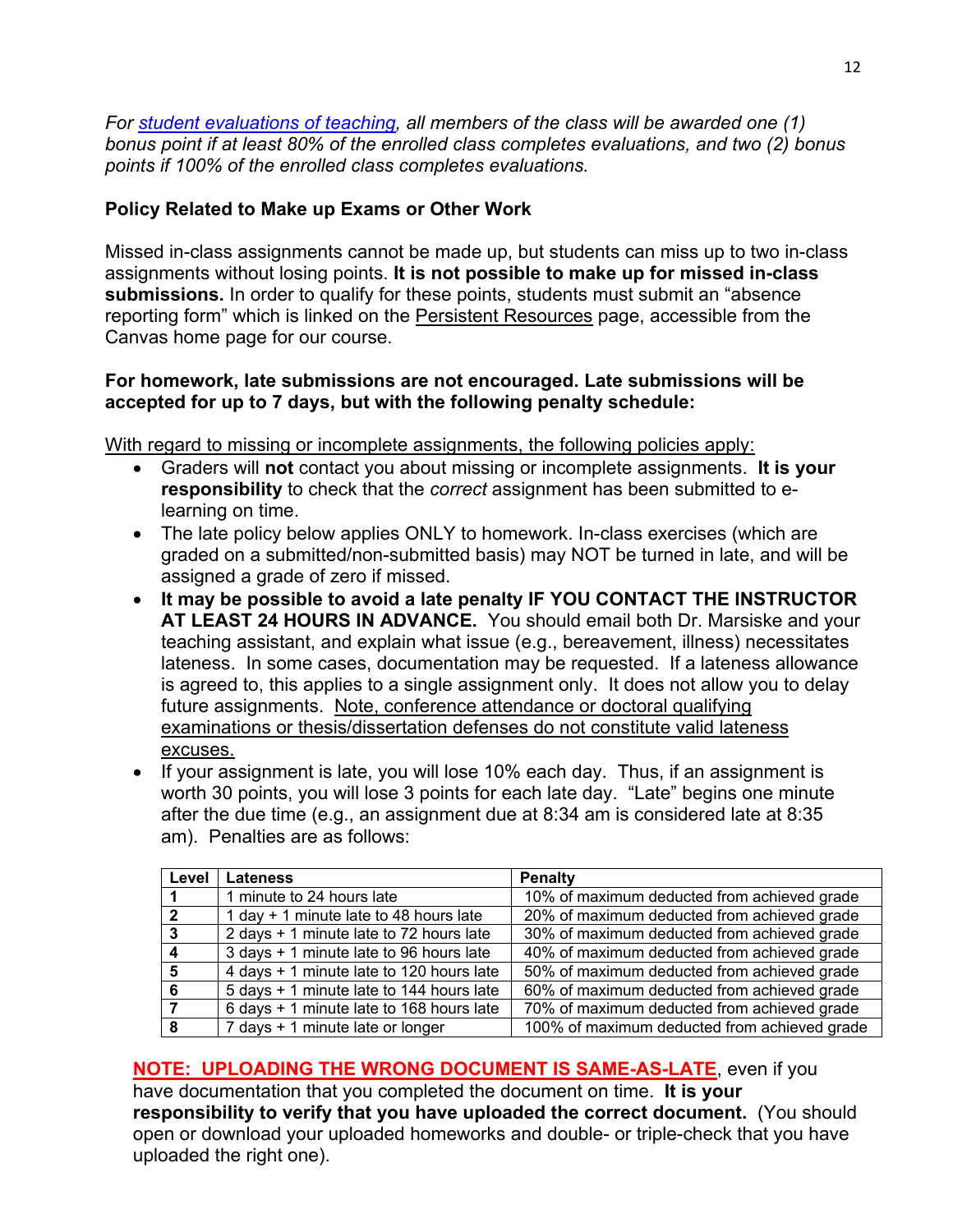- o There will be **no** exceptions to this policy.
- $\circ$  If you have uploaded the wrong document, and e-learning does not allow you to correct this, you should IMMEDIATELY send the correct document to Dr. Marsiske and your teaching assistant via email.
- $\circ$  If you cannot upload a document due to technical problems (e.g., if e-learning is down), you may e-mail your assignment to Dr. Marsiske and your teaching assistant. The timestamp on your e-mail will serve as the time submitting. In such cases, please upload your assignment to e-learning as well, once the technical issue is resolved.

Any requests for make-ups due to technical issues MUST be accompanied by the ticket number received from LSS when the problem was reported to them. The ticket number will document the time and date of the problem. You MUST e-mail your instructor within 24 hours of the technical difficulty if you wish to request a make-up.

# **Incomplete grades:**

An incomplete grade may be assigned at the discretion of the instructor as an interim grade for a course in which the student has 1) completed a major portion of the course with a passing grade, 2) been unable to complete course requirements prior to the end of the term because of extenuating circumstances, and 3) obtained agreement from the instructor and arranged for resolution (contract) of the incomplete grade. Instructors assign incomplete grades following consultation with Department Chairs.

# **Policy Related to Required Class Attendance**

It is the expectation of the faculty in Clinical and Health Psychology, and Psychology, that all students attend all classes. Students are expected to be present for all classes, since much material will be covered only once in class. Weekly in-class meetings will generally require in-class submissions of material…this can only be done in class, and during class time. Thus, physical attendance is required.

Please note all faculty are bound by the UF policy for excused absences. For information regarding the UF Attendance Policy see the [Registrar website](http://www.registrar.ufl.edu/catalogarchive/01-02-catalog/academic_regulations/academic_regulations_013_.htm) for additional details:

# **Policy Related to Guests Attending Class**

Only registered students are permitted to attend class. However, we recognize that students who are caretakers may face occasional unexpected challenges creating attendance barriers. Therefore, by exception, a department chair or his or her designee (e.g., instructors) may grant a student permission to bring a guest(s) for a total of two class sessions per semester. This is two sessions total across all courses. No further extensions will be granted. Please note that guests are **not** permitted to attend either cadaver or wet labs. Students are responsible for course material regardless of attendance. For additional information, please review the Classroom Guests of Students policy in its entirety. [Link to full policy.](http://facstaff.phhp.ufl.edu/services/resourceguide/getstarted.htm)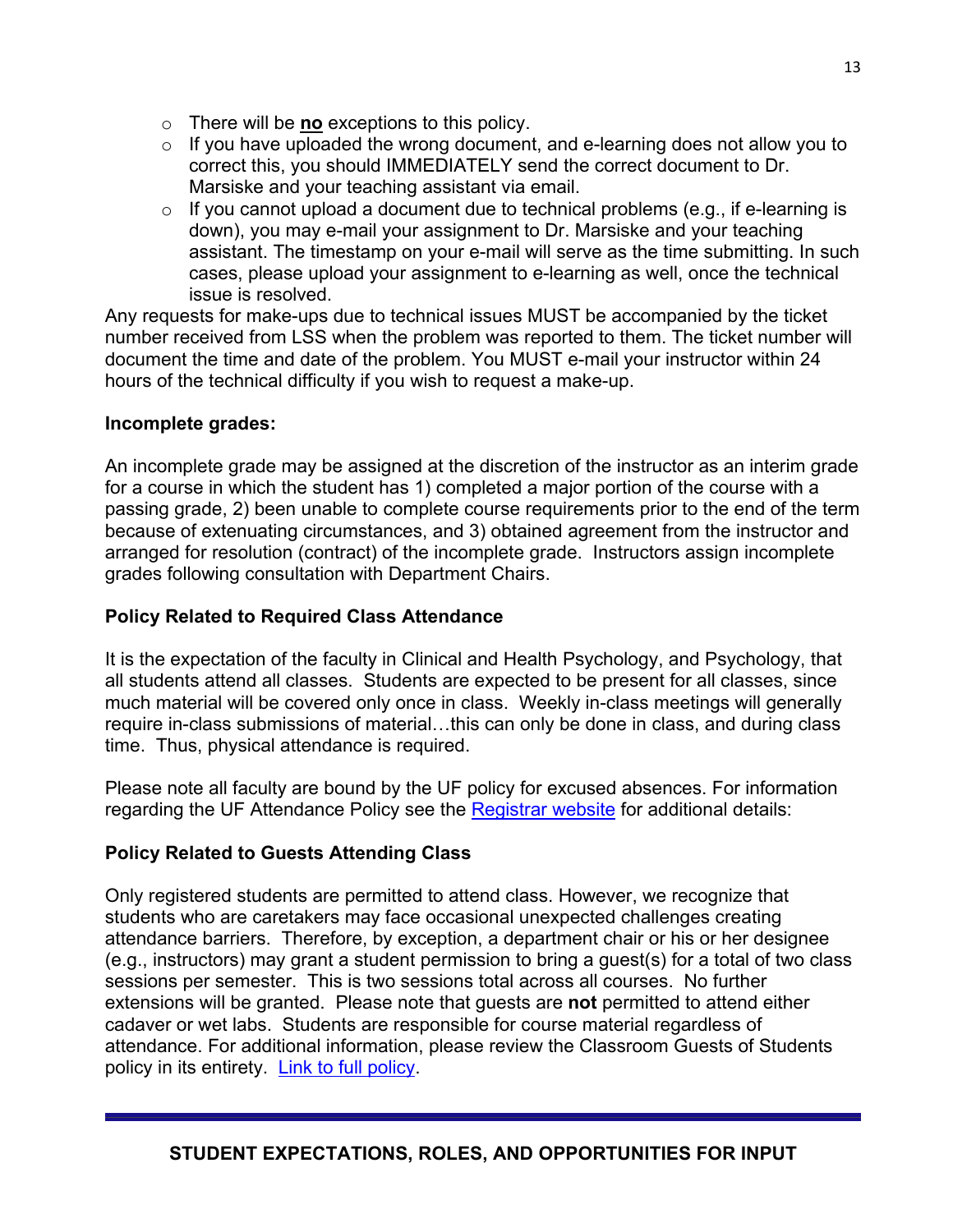### **Inclusive Learning Environment.**

Public health and health professions are based on the belief in human dignity and on respect for the individual. As we share our personal beliefs inside or outside of the classroom, it is always with the understanding that we value and respect diversity of background, experience, and opinion, where every individual feels valued. We believe in, and promote, openness and tolerance of differences in ethnicity and culture, and we respect differing personal, spiritual, religious and political values. We further believe that celebrating such diversity enriches the quality of the educational experiences we provide our students and enhances our own personal and professional relationships. We embrace The University of Florida's Non-Discrimination Policy, which reads, "The University shall actively promote equal opportunity policies and practices conforming to laws against discrimination. The University is committed to non-discrimination with respect to race, creed, color, religion, age, disability, sex, sexual orientation, gender identity and expression, marital status, national origin, political opinions or affiliations, genetic information and veteran status as protected under the Vietnam Era Veterans' Readjustment Assistance Act." If you have questions or concerns about your rights and responsibilities for inclusive learning environment, please see your instructor or refer to the [Office of](http://www.multicultural.ufl.edu/)  [Multicultural & Diversity Affairs website.](http://www.multicultural.ufl.edu/)

# **Expectations Regarding Course Behavior**

As a matter of mutual courtesy, please let the instructor know when you're going to be late, when you're going to miss class, or if you need to leave early. Please try to do any of these as little as possible. Students who have extraordinary circumstances preventing attendance, or who must leave early, should explain these circumstances to the course instructor prior to the scheduled class, or as soon as possible thereafter. The instructor will then make an effort to accommodate reasonable requests. If you must miss a class, please request notes from your classmates about the exercises/discussion you missed.

# **Communication Guidelines**

# For extra help:

The instructional team will make every effort to support students in understanding course content and reading materials. The following resources are available for this purpose: *Class Discussion.* The class question-and-answer discussion board will occur in Canvas ("Discussion" link), and will be monitored by the entire instructional team. Unfortunately, due to the limitations of Canvas, questions can no longer be posted anonymously.

**Note #1**: You can receive notifications whenever the discussion board is updated. Simply go to "Discussions" and select "Watch" in the upper Discussion menu. In the "Watch" link, select "Notify me by email whenever a new message is posted".

**Note #2:** We ask that you minimize sending questions **directly** to the TA/instructor to ensure that

- (a) your classmates can share in the insights by reading the blog
- (b) the instructional staff does not end up answering the same question multiple times.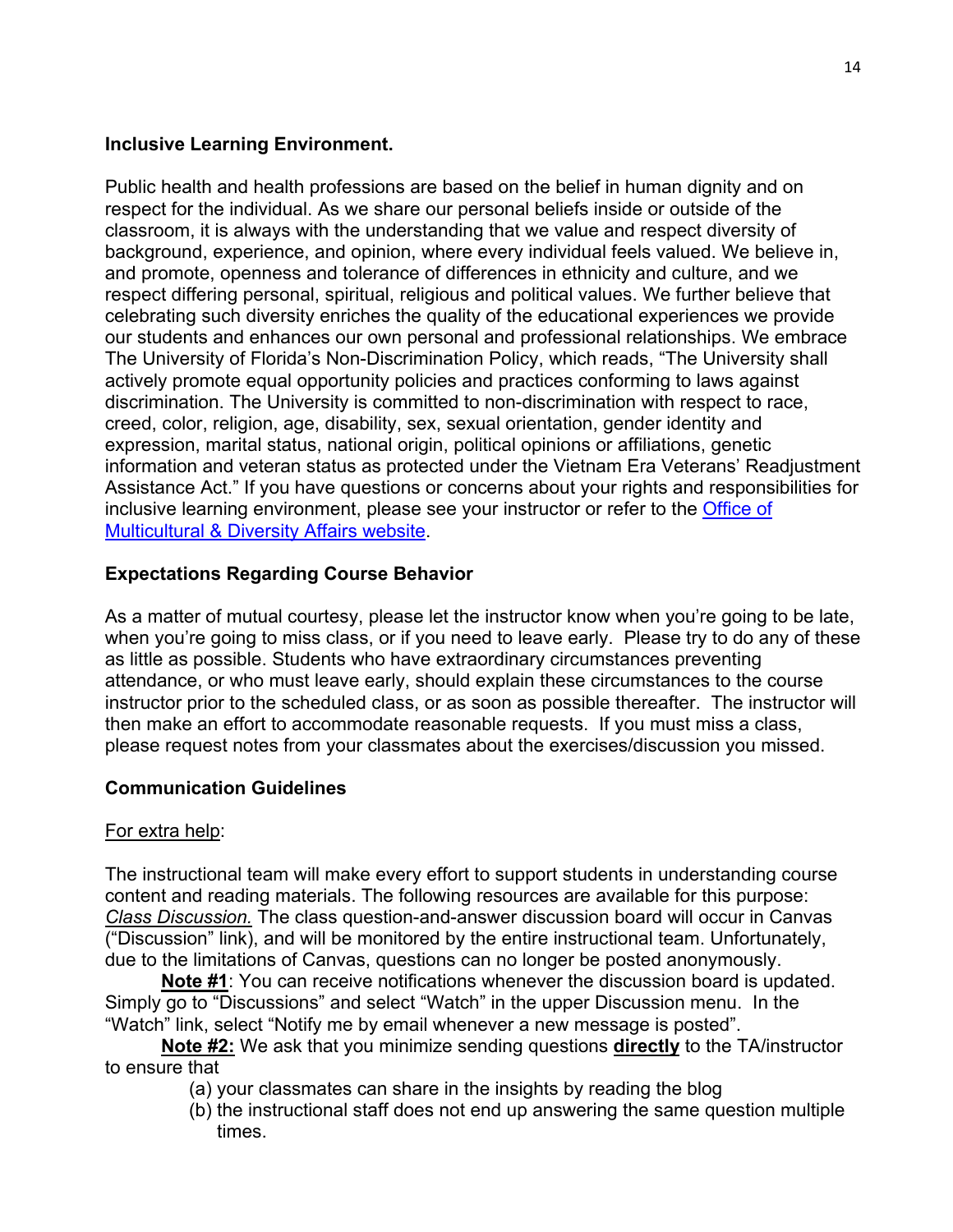(c) you benefit from the possibility of receiving responses from any of the three instructional members, rather than just the person you e-mailed.

For these reasons, emailed questions will be strongly discouraged, unless they relate to highly personal and idiosyncratic issues. Emailed questions may receive the response of "please post this on the blog so it can be answered". If you are afraid that your question will give away the answer, please think about how to rephrase it so that it does not give away the answer. If this is not possible, then you may e-mail the instructional staff directly.

Office Hours and Appointments*.* The TA and Dr. Marsiske have office hours by appointment for extra help. Note, though, that these are not intended as a venue for, in essence, re-teaching the course. Instructional staff is more than willing to help, but students *must* first complete these steps before requesting additional assistance:

- Review the blog in case it provides clarification
- Re-examine the notes from class
- Listen to the accompanying audio.
- Read (or re-read) the readings from that week.
- Consider watching the associated video, and/or [Andy Fields' supplemental notes,](http://www.statisticshell.com/apf.html) and then click the "Statistics Hell-P" link) at his website or at the **Sage website**, you may need to complete a free registration

In reviewing the above resources, students are asked to write down specific questions about the material that is causing confusion. If you have, in good faith, put in the work to improve your understanding, then the instructional staff can build on all your preparatory work and really help you over the "humps".

### **Academic Integrity**

Students are expected to act in accordance with the University of Florida policy on academic integrity. As a student at the University of Florida, you have committed yourself to uphold the Honor Code, which includes the following pledge:

# "**We, the members of the University of Florida community, pledge to hold ourselves and our peers to the highest standards of honesty and integrity**."

You are expected to exhibit behavior consistent with this commitment to the UF academic community, and on all work submitted for credit at the University of Florida, the following pledge is either required or implied:

### **"On my honor, I have neither given nor received unauthorized aid in doing this assignment."**

It is your individual responsibility to know and comply with all university policies and procedures regarding academic integrity and the Student Honor Code. Violations of the Honor Code at the University of Florida will not be tolerated. Violations will be reported to the Dean of Students Office for consideration of disciplinary action. For additional information regarding Academic Integrity, please see Student [Conduct](https://www.dso.ufl.edu/sccr/process/student-conduct-honor-code/) and Honor Code or the [Graduate](http://gradschool.ufl.edu/students/introduction.html) Student Website for additional details:

Please remember cheating, lying, misrepresentation, or plagiarism in any form is unacceptable and inexcusable behavior.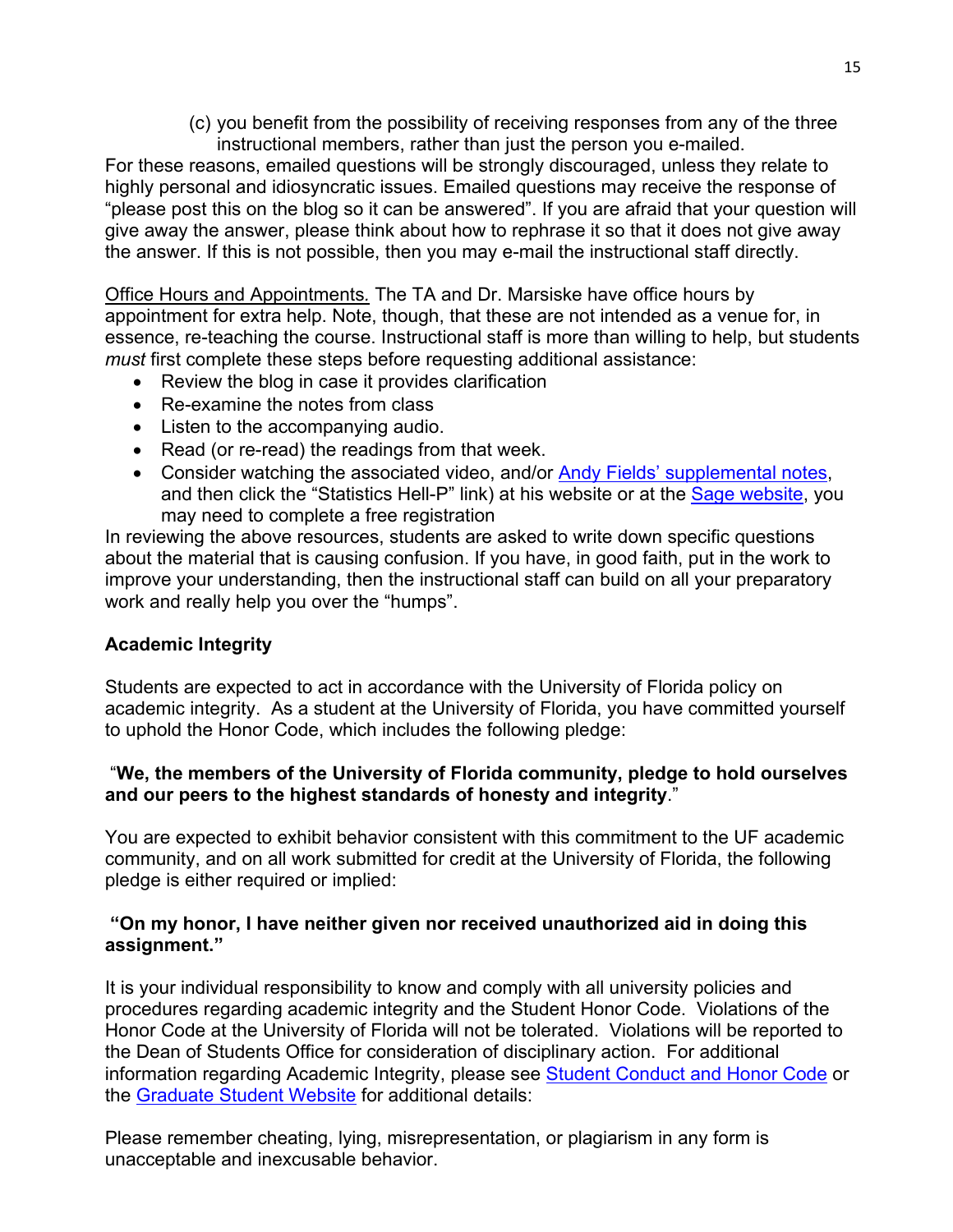### **Online Faculty Course Evaluation Process**

### *For [student evaluations of teaching,](https://ufl.blueera.com/ufl/) all members of the class will be awarded one (1) bonus point if at least 80% of the enrolled class completes evaluations, and two (2) bonus points if 100% of the enrolled class completes evaluations.*

Students are expected to provide professional and respectful feedback on the quality of instruction in this course by completing course evaluations online via GatorEvals. Guidance on how to give feedback in a professional and respectful manner is available at [https://gatorevals.aa.ufl.edu/students/.](https://gatorevals.aa.ufl.edu/students/) Students will be notified when the evaluation period opens, and can complete evaluations through the email they receive from GatorEvals, in their Canvas course menu under GatorEvals, or via [https://ufl.bluera.com/ufl/.](https://urldefense.proofpoint.com/v2/url?u=https-3A__ufl.bluera.com_ufl_&d=DwMFAg&c=sJ6xIWYx-zLMB3EPkvcnVg&r=y2HjEMjRMHJhfdvLrqJZlYczRsfp5e4TfQjHuc5rVHg&m=WXko6OK_Ha6T00ZVAsEaSh99qRXHOgMNFRywCoehRho&s=itVU46DDJjnIg4CW6efJOOLgPjdzsPvCghyfzJoFONs&e=) Summaries of course evaluation results are available to students at [https://gatorevals.aa.ufl.edu/public-results/.](https://gatorevals.aa.ufl.edu/public-results/)

# **SUPPORT SERVICES**

### **Accommodations for Students with Disabilities**

If you require classroom accommodation because of a disability, it is strongly recommended you register with the [Dean of Students Office](http://www.dso.ufl.edu/) within the first week of class or as soon as you believe you might be eligible for accommodations. The Dean of Students Office will provide documentation of accommodations to you, which you must then give to me as the instructor of the course to receive accommodations. Please do this as soon as possible after you receive the letter. Students with disabilities should follow this procedure as early as possible in the semester. The College is committed to providing reasonable accommodations to assist students in their coursework.

### **Counseling and Student Health**

Students sometimes experience stress from academic expectations and/or personal and interpersonal issues that may interfere with their academic performance. If you find yourself facing issues that have the potential to or are already negatively affecting your coursework, you are encouraged to talk with an instructor and/or seek help through University resources available to you.

- The Counseling and Wellness Center 352-392-1575 offers a variety of support services such as psychological assessment and intervention and assistance for math and test anxiety. Visit [their web site](http://www.counseling.ufl.edu/) for more information. On line and in person assistance is available.
- [You Matter We Care website.](http://www.umatter.ufl.edu/) If you are feeling overwhelmed or stressed, you can reach out for help through the You Matter We Care website, which is staffed by Dean of Students and Counseling Center personnel.
- The Student Health Care Center at Shands is a satellite clinic of the main Student Health Care Center located on Fletcher Drive on campus. Student Health at Shands offers a variety of clinical services. The clinic is located on the second floor of the